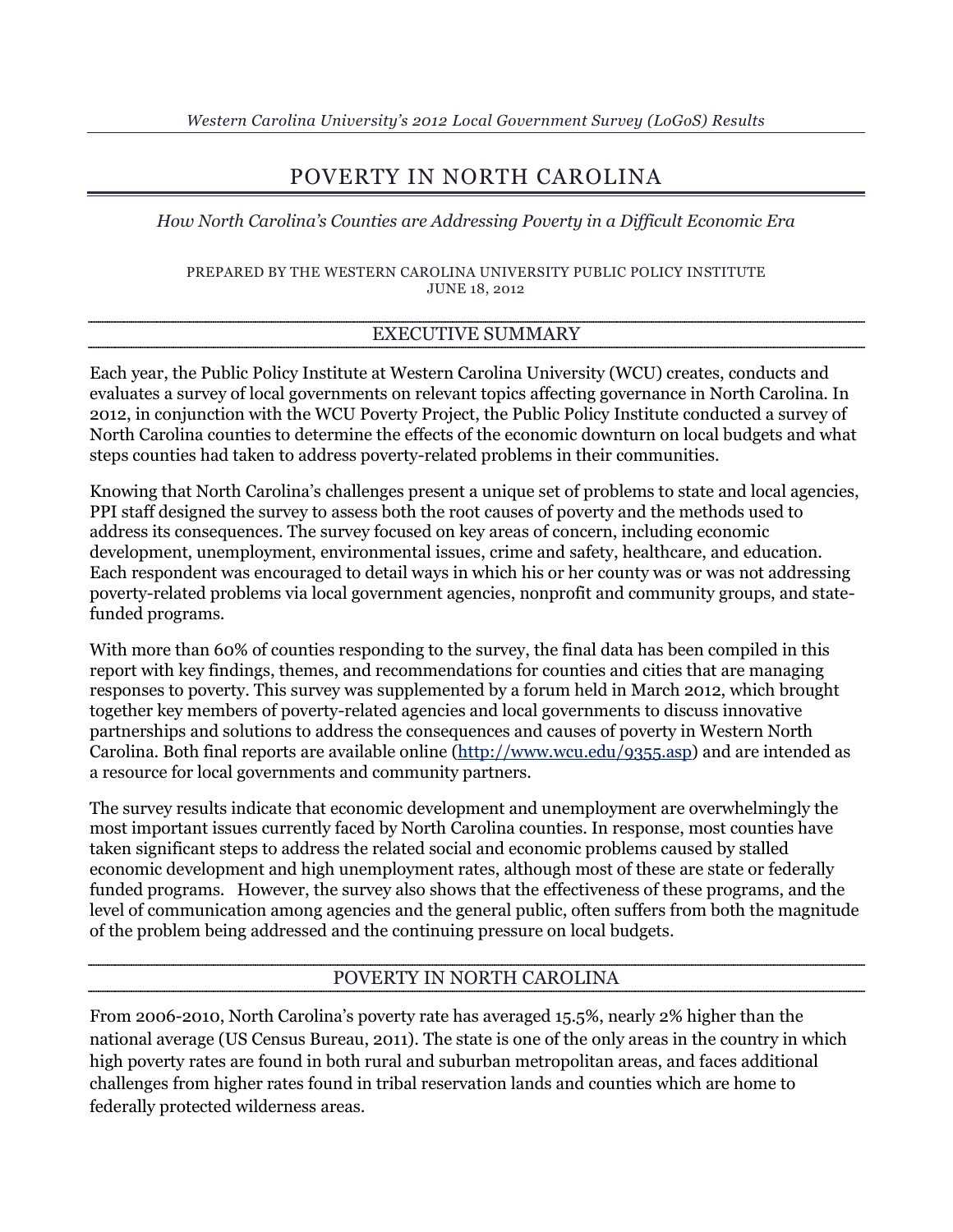In 2012, North Carolinians and their local governments face a variety of poverty-related problems: 16% lack health insurance, 27% claim an income under \$25,000, and 21% of households are food insecure. Over half of North Carolina households below the poverty line are single-parent households run by female heads of household. Rural areas often face higher levels of poverty (20%) and 21% of rural residents lack a high school education. More than 1.1 million families in North Carolina still earn less than they need to achieve a basic standard of living – just as they did a century ago.

Counties are experiencing growing poverty rates for a variety of reasons: globalization; economic competition; the decline of traditional industries such as manufacturing, textiles, furniture, and tobacco; worker dislocation; natural disasters; and other reasons. Responses to the challenges presented – both economically and socially – have varied across geographic regions, but all local governments appear to place the problem near the top of their most pressing issues and to rate current solutions as somewhat effective, at best.

### SURVEY RESULTS

- All survey respondents indicated poverty was a concern, with 25% placing it as their highest concern and 75% naming it as one of several pressing issues.
- As to specific issues, economic development (70%) and unemployment (47%) are the two biggest problems that most counties in North Carolina say they are currently facing.
- Eess concern was indicated for problems of environmental issues  $(1.7\%)$ , crime  $(5\%)$ , or health care (8%)



 Nearly all respondents (98%) indicated that the local government offers specific programs to assist people in need. Almost all of these programs, however, were identified as being state or federally funded, and the majority are mandated programs.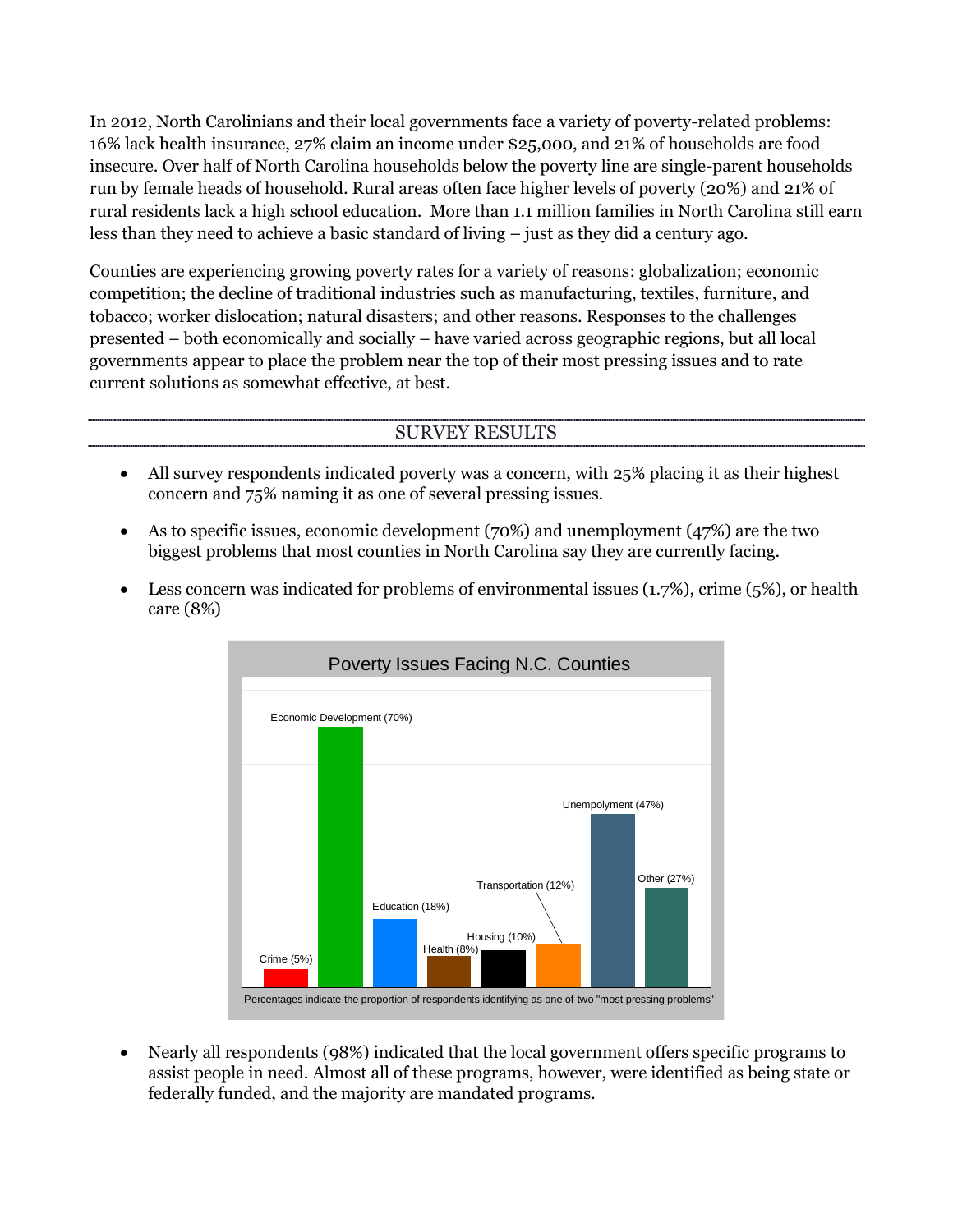$\circ$  The most prevalent of these programs included those for aging (90%), food assistance (90%), childcare for the poor (83%), drug/alcohol assistance (76%), transportation assistance (57%), and job training (72%).



o County programs which showed a low level of funding or support included energy/fuel assistance (37%), homelessness (38%), and supplemental income (28%).

- While 56% of county governments reported having an anti-poverty task force, most respondents (61%) indicated that these groups were only "somewhat effective." Of greater concern, perhaps, is the fact that nearly 23% of respondents were not sure whether such a task force existed in their county.
	- o Of these poverty tasks forces and related groups, the majority (72%) were made up of both government and non-government organizations which made recommendations to the county board of commissioners (68%).
- Of the county officials that reported having private organizations which provide assistance services related to poverty, 88% of respondents indicated that the organizations were either effective (38%) or somewhat effective (50%) in delivering their services.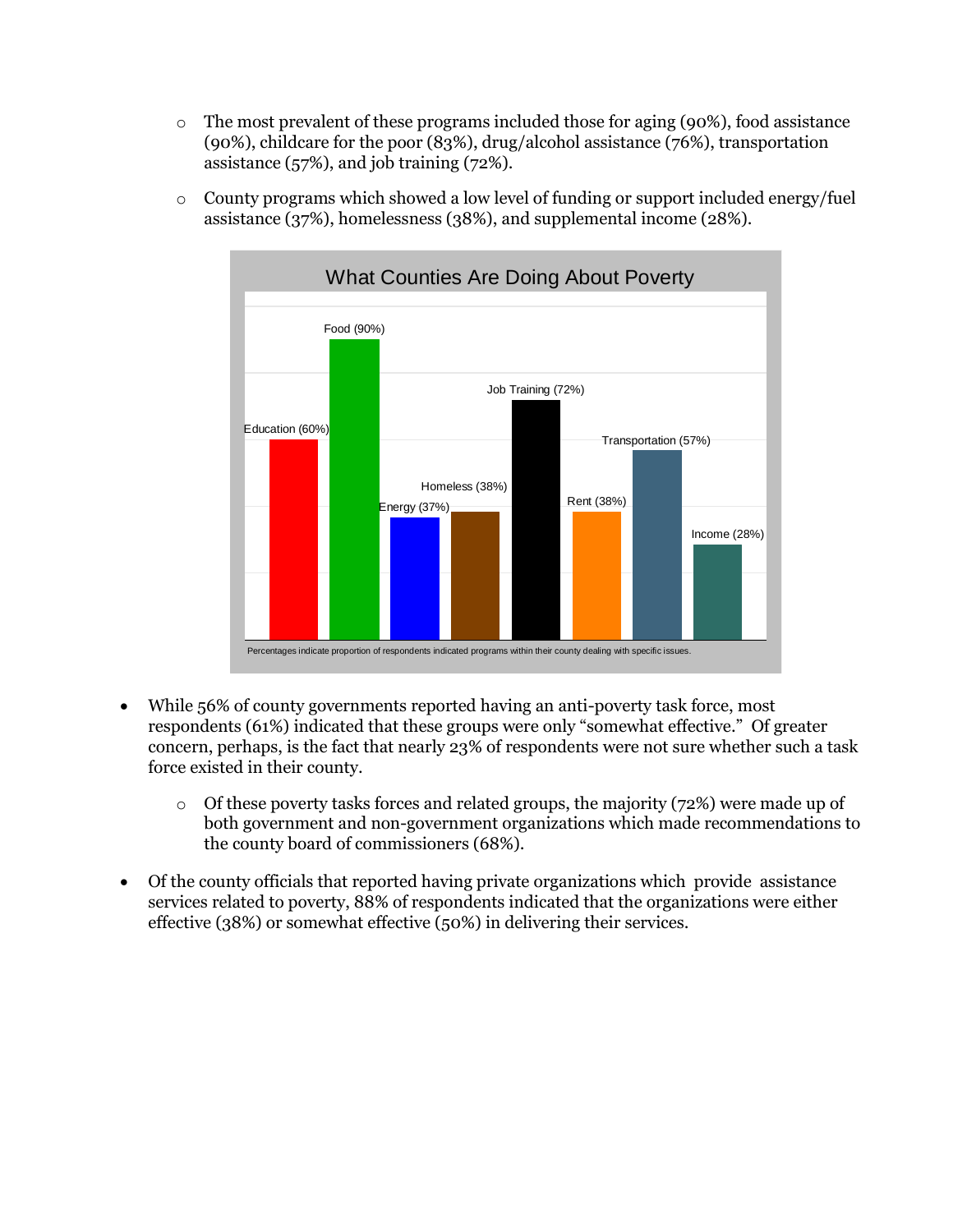

#### RECOMMENDATIONS

Local government leaders and their community partners in North Carolina are aware of the causes and consequences of poverty which negatively affect several other important areas of life, including employment, food security, housing, healthcare, education, and human services. While efforts have been made to create new solutions in communities across the state, the two most significant barriers to success have been identified as a lack of communication and a lack of effectiveness.

Internal communication among departments and policymakers seemed to be a key element in both the evaluation of a county's programs and an awareness of what programs were available. External communication, to the general public and to potential private partners, was only mentioned by a few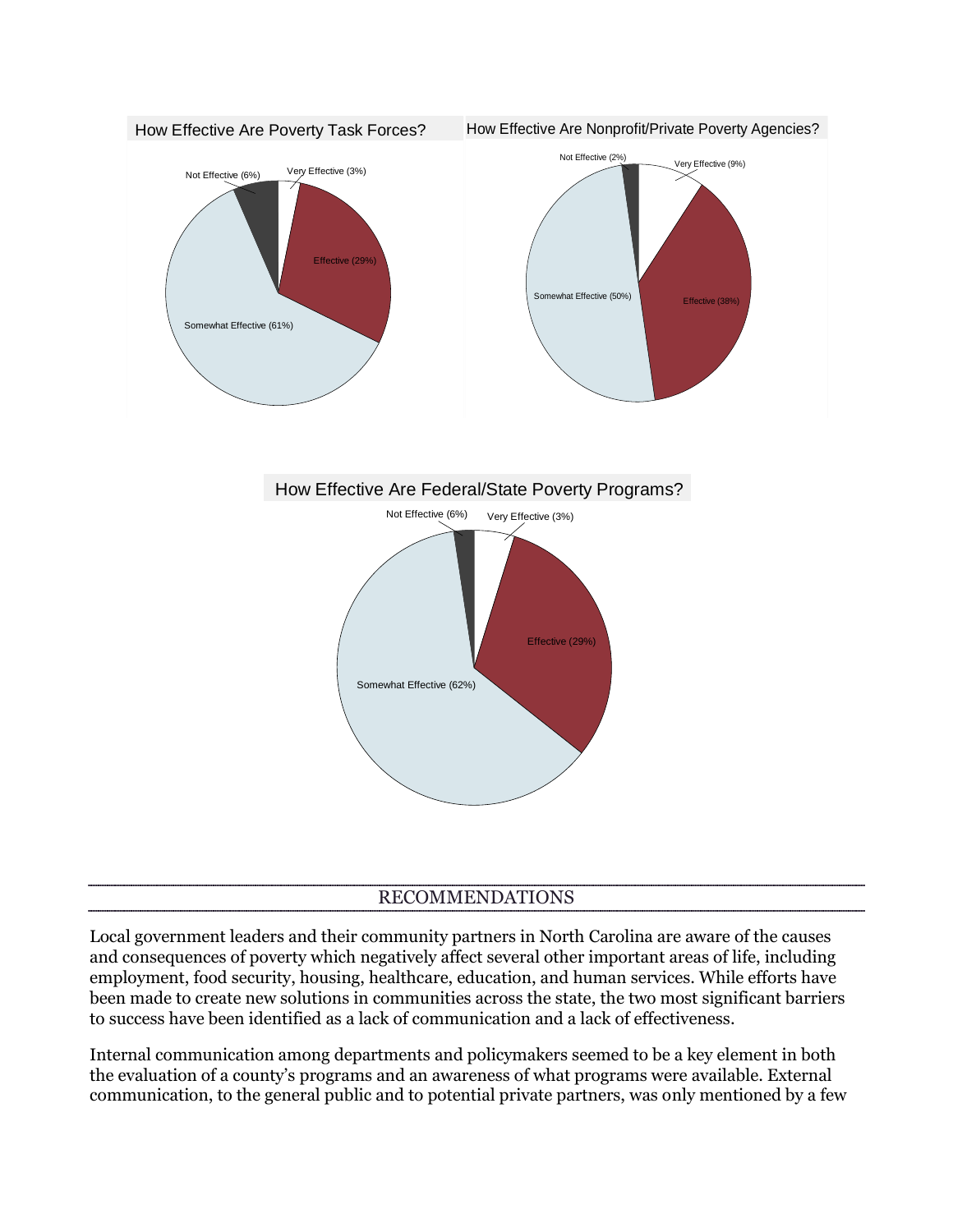respondents. A combination of better internal and external communication about poverty-related programs and responses could help increase the effectiveness of local agencies.

A lack of effectiveness was seen as a problem for county advisory boards or task forces, for the agencies providing county services, and for government-assisted community organizations. The lack of self-confidence shown in the survey in the programs conducted by counties suggests that even local employees are rating their own programs mediocre, at best. In a difficult economic time, with increased pressure to trim budgets while simultaneously managing higher poverty rates due to unemployment and depressed development, the clarity and effectiveness of poverty-related programs becomes significantly more important.

Some specific recommendations (which may or may not be already happening in your county) that can help address these issues might include:

- 1. Create a "services inventory" for the county. This can help you:
	- Bring together government leaders, nonprofit organizations, and other service providers (or better utilize existing task forces)
	- Identify what services are provided and by whom
	- Identify overlapping services and areas of duplication
	- Create a database of services provided, including responsible agencies or departments, and make this information readily available internally and externally
	- Detect shortcomings in the system, including needed services not being provided
- 2. Create a "needs assessment" for the county. This can help you:
	- Build on the shortcomings identified in the service inventory
	- Gather input from community service providers and service users as to specific needs and gather input on how to fulfill those needs (often through surveys and/or focus groups)
	- Identify barriers to providing services through existing programs and make recommendations to local leaders on overcoming those barriers
- 3. Prioritize needs and goals.
	- Create a criteria to rank and then identify the most pressing needs in the community
- 4. Create and implement an "action plan" for your county.
	- Based on the prioritized needs, identify a strategy for resolving these issues
	- Identify departments, agencies, and individuals responsible for implementing the goals of the plan
	- Set benchmarks to be completed by specific dates
	- Set a time to review the action plan's progress
- 5. Provide existing poverty task forces or related groups more influence in policy creation and implementation
	- Provide more assistance with capacity building and effectiveness training
	- Schedule regular meetings for these task forces